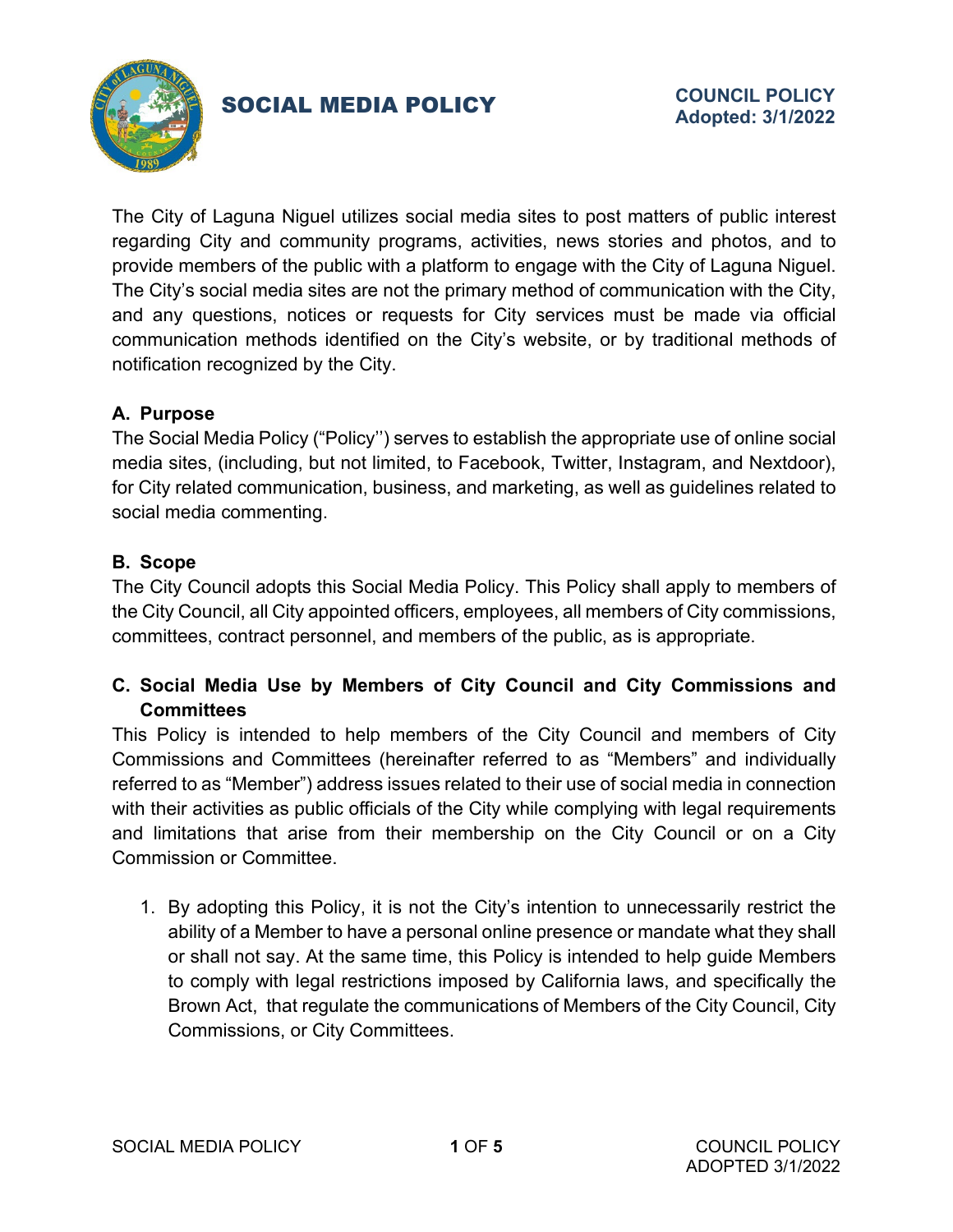- 2. Two or more Members shall not discuss or respond to posts on social media sites relating to a topic within the subject matter jurisdiction of the City Council, Commission, or Committee. To comply with this requirement, Members shall follow these guidelines:
	- a. Except as provided in Paragraph "b" below, and for compliance with amendments to the Brown Act related to social media posting (Government Code Section 54952.2 (b)(3)(A), two or more Members of the same body (City Council, Commission, or Committee) shall not post or respond to a post that has been made, posted or shared with any other member of the same body on the same subject within the jurisdiction of that body. If the post has not been made or shared with any other members of the same body, then less than a quorum of the body may respond to the post. If a Member notices that another Member of the same body has already made, posted or shared information about a matter of City business before that body prior to postings on that topic, the Member shall not provide his or her own post on that same topic or respond with "like" or similar responses that convey a viewpoint about another post or posts on that same site and on the same topic. Similarly, if the post was not made by or shared by a member of the same body, then less than a quorum of the members of the body may respond to the post.
	- b. Notwithstanding the limitations of Paragraph "a" above, any Member may respond to any post from a person who is not a Member of the same body by merely acknowledging that he or has read it, or by providing basic factual information or a referral to documents if that information has already been provided to the Member at a prior meeting of the body or if the information is publicly available on the City's website or in City Hall. In addition, any Member may respond to a post by providing a referral to the responsible City staff person or persons who may provide information on the subject or by forwarding or otherwise transmitting the post or the connects thereof to City staff for purposes of suggesting a City response to the post. If a Member is asked why only two Members have responded to posts and other Members have not, any Member may post a response that explains that this Policy and the Brown Act precludes additional Members from posting on the same topic.
	- c. When posting a response on social media, Members should be mindful that other Members may read his or her post. For this same reason, posts by a Member on the same topic should not be forwarded to other Members of the same body.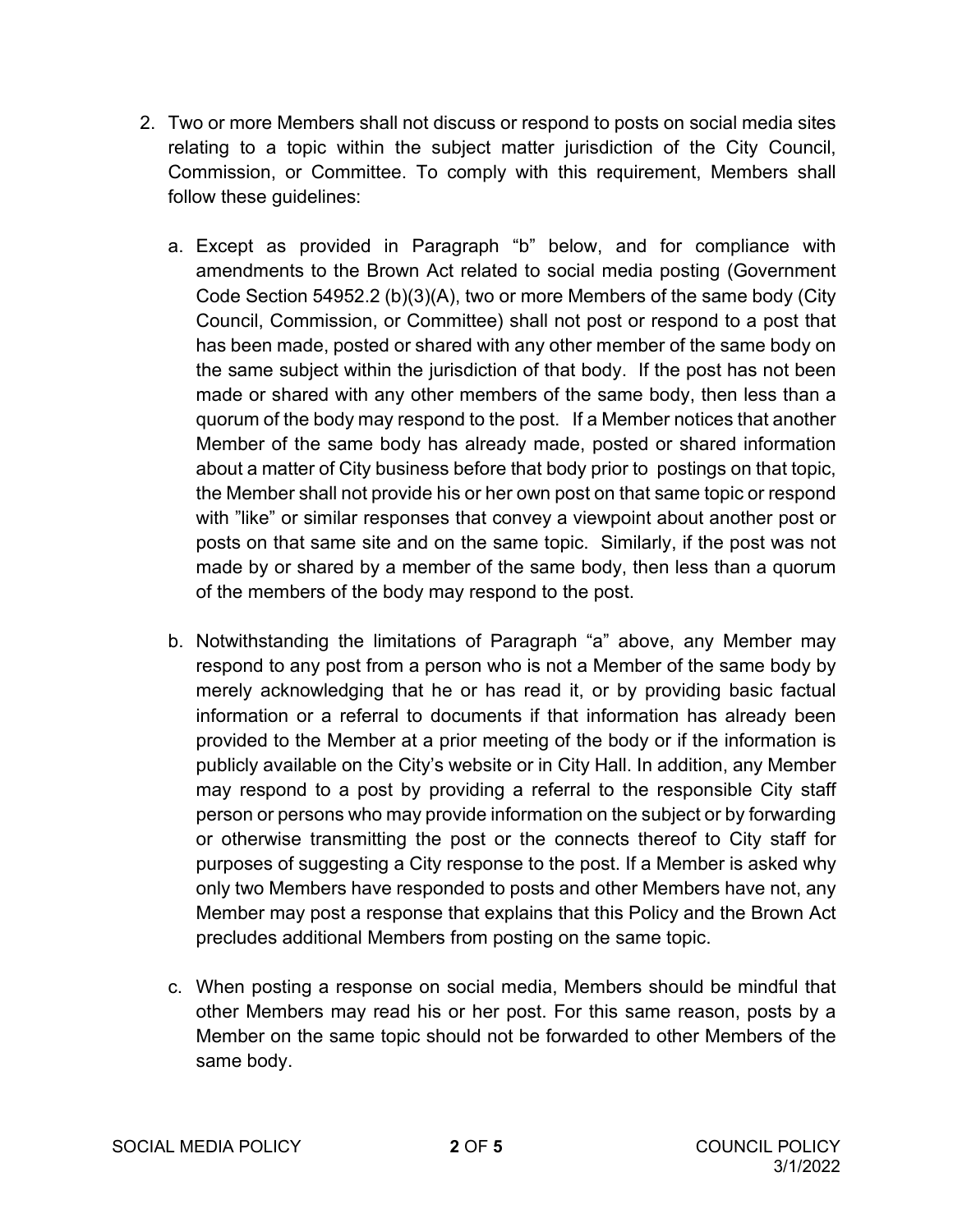- d. When matters are pending before the City Council or before a Commission, or Committee, Members of that body shall refrain from sharing viewpoints or facts on social media that have not already been shared at a meeting of that body, and particularly prior to a decision to be made by the City Council, Commission, or Committee.
- 3. Members should avoid communications on their personal social media accounts that may be construed as official City Business. Members should limit their personal social media accounts to personal relationships but then also refrain from posting about City activities, cross-posting between personal and official accounts, sharing their official positions, and communicating with constituents on their personal social media accounts.
	- a. If a Members uses a personal social media account, the Member should be careful not to inadvertently include references to issues within the subject matter jurisdiction of their respective body of the City Council, Commission, or Committee.
- 4. If a Member uses a personal social media account, or a social media account owned by a third party such as his or her employer, the Member may be asked by City staff to provide copies of the Member's social media posts that relate to matters of City business. The Member shall only be required to provide copies of the Member's social media posts to City staff when those posts are sought by a member of the public in a request for public records and only when those posts are within, or potentially within, the scope of the request for public records. When requested by City staff, the Member is required to forward those requested posts to City staff within the time periods specified by City staff. Any questions about the City's policy and practices for responding to public records requests should be directed to the City Clerk, City Manager, or City Attorney.
- 5. All posts by Members that relate to matters of City business shall, to the extent the Member has the ability to control the retention of their posts, be retained for two (2) years unless otherwise provided in the City's Record Retention Policy. Copies of the Records Retention Policy may be obtained from the City Clerk.
- 6. Members should avoid sharing facts, opinions, or viewpoints on quasi-judicial matters that are presented to the body on which the Member serves (City Council, Commission, or Committee) through social media posts or responses to posts before, during or after the public hearing on the matter. A "quasi-judicial" matter is, for example, an application or request for a variance, CUP, or other type of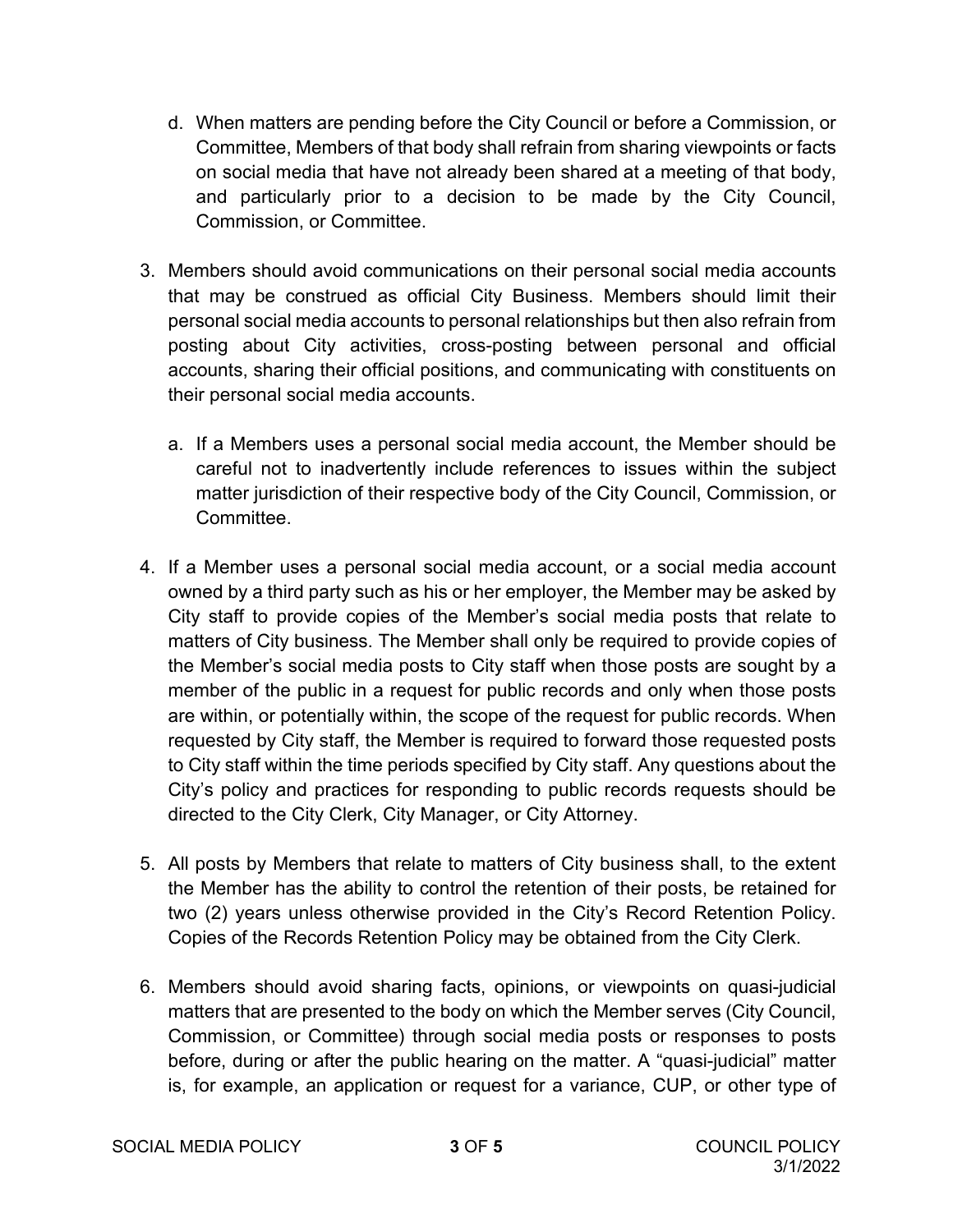decision in which the City Council, Commission, or Committee must base its decision on whether the application or pending matter satisfies criteria or meets required findings or approval.

- 7. City-established and managed social media sites shall not be used by Members for campaigning for office, to advocate for or against ballot measures, or for personal purposes.
- 8. Members shall not use City-sponsored or managed social media sites to conduct activities related to their own businesses.

#### **D. Comment Guidelines**

The City of Laguna Niguel welcomes engagement, discussion and questions, and seeks to maintain an online community that is civil and appropriate for all ages. Comments posted to a City's social media site by a Member, or by a member of the general public, will be monitored to ensure that they adhere to the guidelines stated below.

- 1. The City disclaims any and all responsibility and liability for any materials that the City deems inappropriate for posting which cannot be removed in a timely manner.
- 2. Comments made by members of the public on any City social media sites are the opinion of the commenter only, and publication of a comment does not imply endorsement of, or agreement by, the City of Laguna Niguel, nor do such comments necessarily reflect the opinions or policies of the City of Laguna Niguel.
- 3. The City reserves the right to restrict or remove any content that is deemed in violation of this Policy or any applicable law. Any articles, messages, posts, comments, images, videos or other content containing, but not limited to, any of the following, shall not be allowed and may be removed as soon as possible:
	- a. Comments not related to the original topic or containing random or unintelligible information.
	- b. Profane, obscène, violent, or sexual content.
	- c. Comments which promote or foster discrimination on the basis of race, creed, color, age, religion, gender, marital status, status with regard to public assistance, national origin, physical or mental disability or sexual orientation.